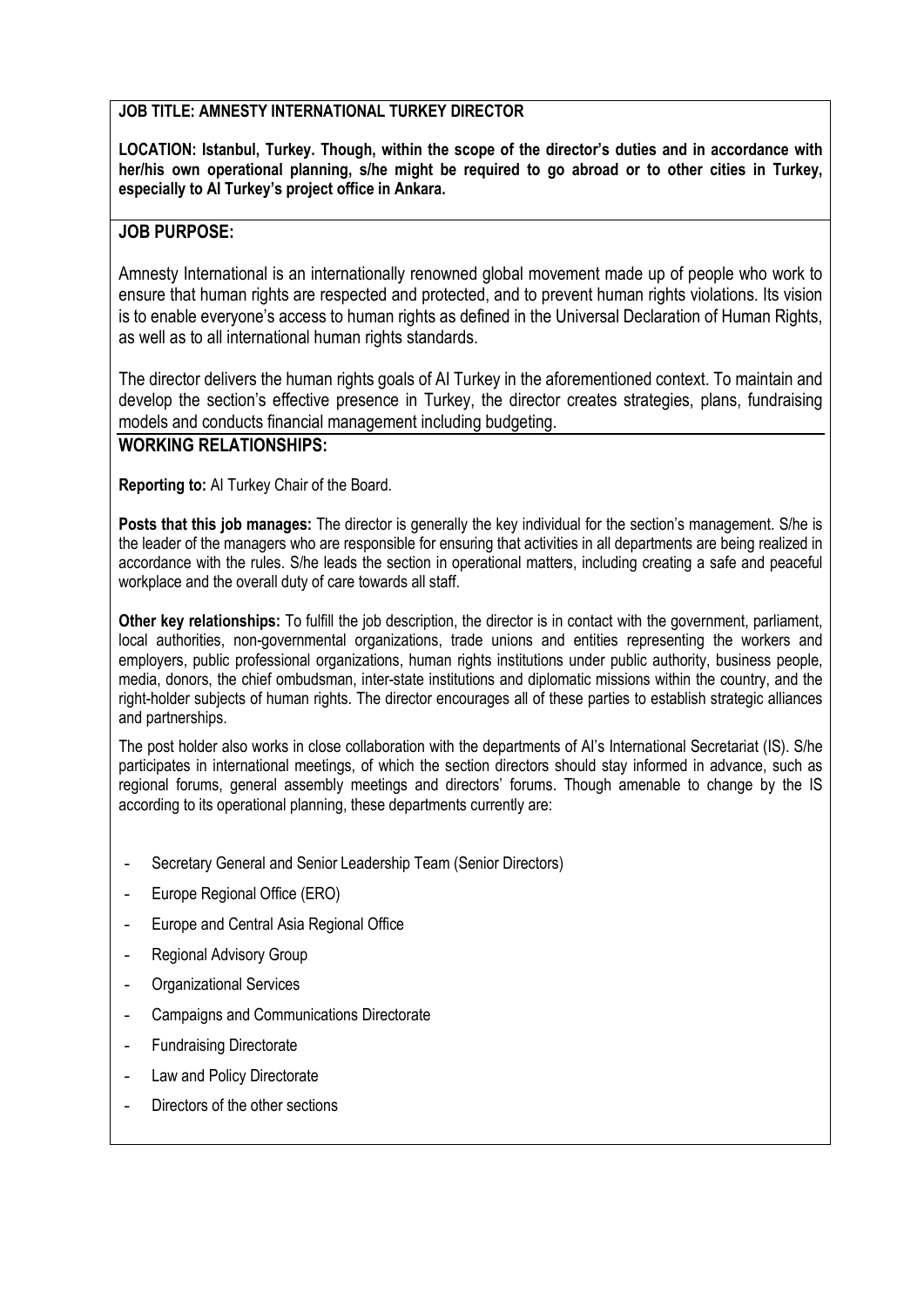### **MAIN RESPONSIBILITIES:**

In cooperation with the Board and the International Secretariat, the director is responsible for the following tasks:

#### *Conducting an effective human rights agenda with skills for organizational management and leadership*

- 1. Leads the section and inspires the members, the Board, activists, supporters, staff, other rights organizations and the rights defender stakeholders and encourages the stakeholders to carry out an active struggle for human rights. To this aim, the director develops and gives support to an organizational vision and developing and implementing strategy in line with the goals of the international movement. S/he puts the developed vision into practice and leads the process in which it is applied.
- 2. In light of AI's human rights strategies on the national and international level, the director sustains AI's legal and political existence. S/he leads the development of policies protecting and reinforcing AI's position within the area of human rights.
- 3. To ensure that AI Turkey's organizational plans are implemented on time and in full compliance with the relevant internal policy documents and working regulations, the director improves the performance of the staff, creates systems of performance evaluation, builds a healthy, systematic and sustainable working scheme and establishes a management mechanism. To this end, the director is responsible for the recruitment of the staff.
- 4. Produces reports on the national and international level and examines the available ones.
- 5. Identifies the resources that AI Turkey needs and works in cooperation with the IS to meet these needs. Aims and achieves financial expansion. Creates specific projects to achieve this expansion, such as donation-oriented or face-to-face projects.
- 6. In compliance with the agreed budget and financial rules, the director ensures the supervision of the accounts and monitoring of the contractual liabilities. Identifies the financial and logistic needs of the office and works to meet these needs in collaboration with the IS.
- 7. Creates and uses quality control systems to ensure that the activities of AI Turkey are carried out in a timely, consistent, accurate, well-balanced, independent and impartial manner. Together with the international movement, the director identifies the ideal implementation models and gets these models shared and reported on in the assigned positions.
- 8. Maintains regular and effective relationships with AI Turkey Board and effectively fulfills the assigned responsibilities. Effectively uses the channels of communication, provides advice to the Board when necessary, gives recommendations. The director is expected to be involved in building cooperation in the field of management (e.g. we currently expect the director to be involved in building a more functional cooperation with AI Denmark). S/he sustains a relationship with the Board in accordance with the Core Standards for the roles, participates in the meetings, suggests agendas and reports at mutually agreed time periods on the governance activities.
- 9. Ensures that the section is related to the international movement at all levels. The director plays an active role in sustainable cooperation building in the movement in the field of management and coordinates it with the Board's involvement in the field of governance. For a global strategy to be successful at the local level, the director creates tools to get the volunteers and members connected to the global policies. The director ensures the advancement and sustainability of a far-reaching and effective organizational culture such that it embraces members, activists and donors who, in turn, interact with each other within this organizational culture.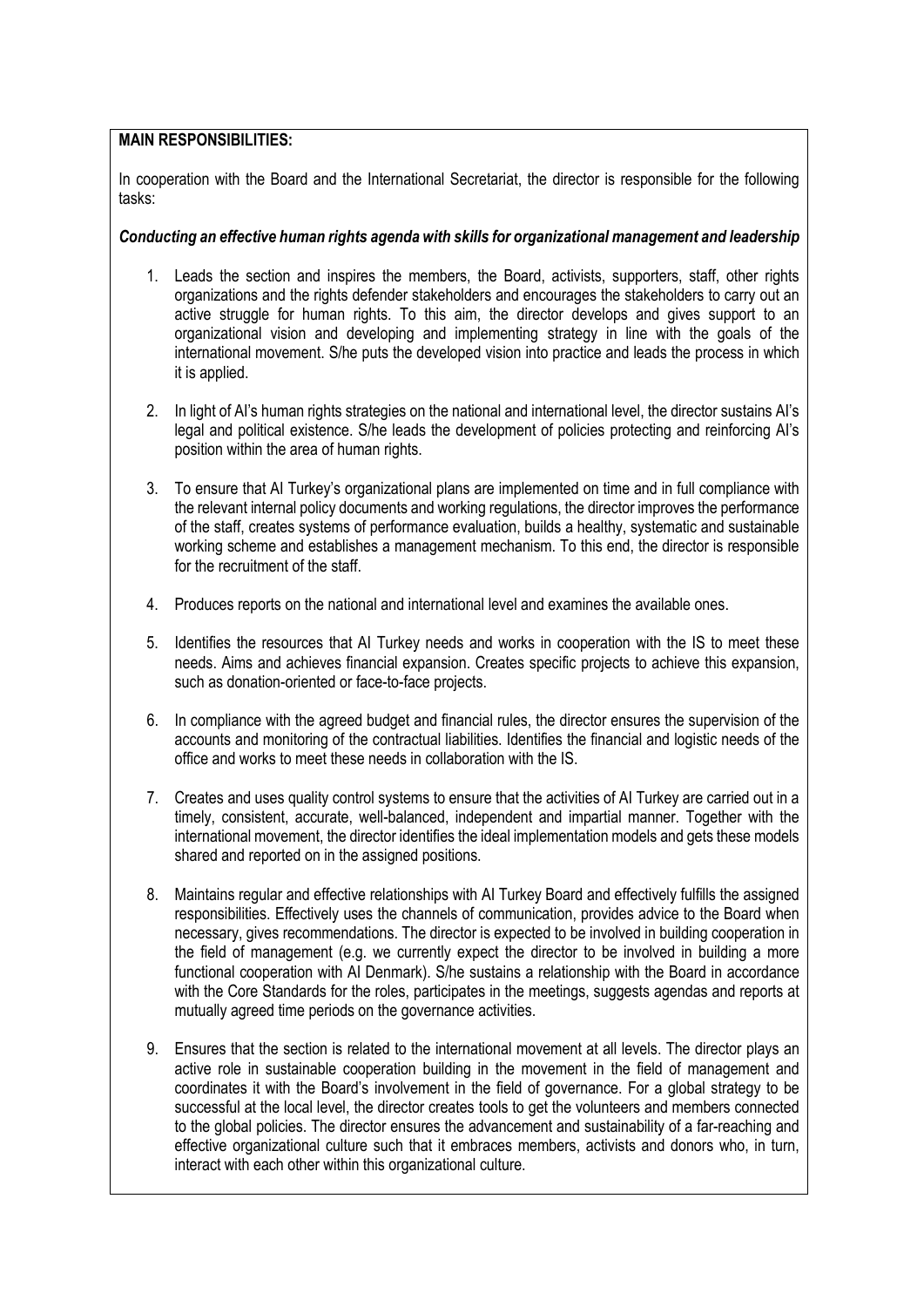10. The director is responsible for the planning of the personnel, including creating alternative options in cases where an employee suddenly quits the job so that the responsibility of the relevant job is taken care of. S/he leads the recruitment and dismissal processes; conducts the orientation, training and performance evaluation of the personnel; gives feedback and maintains an effective personnel management.

## **Representation of the AI movement**

- 1. As the representative of AI, the director develops, maintains and uses the relationships with the stakeholders, including partner organizations, networks, coalitions, supporters and key internal stakeholders to take advantage of opportunities for cooperation which will increase the impact and influence of AI Turkey.
- 2. As the spokesperson, the director cooperates with the media and uses conventional and up-to-date media tools to support AI's research and goals and increase their visibility. Identifies measurable and reasonable visibility goals in the media and finds out appropriate methods to achieve these goals.
- 3. To achieve key human rights goals in the national and international realm, the director establishes relations with the government and the parliament and increases the influence of AI Turkey at the regional and global level. To establish relationships with non-governmental organizations, media and the government, the director coordinates advocacy and lobbying work in Turkey, including through cooperating with the other AI sections.
- 4. Decides on and contacts the donors and financially contributing groups. Does the planning for the growth of these groups and their contributions.
- 5. To ensure AI's public recognition and impact in line with the organization's mission and strategy, the director represents AI Turkey vis-à-vis NGOs, the media, international institutions and state institutions and organizations.

### **Operational Management**

- 1. To ensure growth and effective work, the Director provides an overview of the political situation and makes use of the strategical opportunities for growth and mobilization.
- 2. Assesses risks and does planning for the mitigation of the risks that s/he found.
- 3. On the basis of the Strategy for Human Rights and Growth, the director develops and executes organizational plans to achieve the following objectives:
	- To prioritize human rights problems, the development of an activism program which would be strong, campaign-oriented, having a communication strategy and able to mobilize AI members and supporters all together.
	- To ensure that AI Turkey delivers its goals, focus on activism and establishment of a management system which uses resources in the most efficient way.
	- To reinforce activism, capacity building of the rights-holders and defenders with innovative tools, and support for the human rights struggle.
	- Creating an AI Turkey presence which is innovative as well as open to and encouraging new ways of thinking and new approaches.
- 4. Develops specific working programs to increase the number of members, supporters and activists.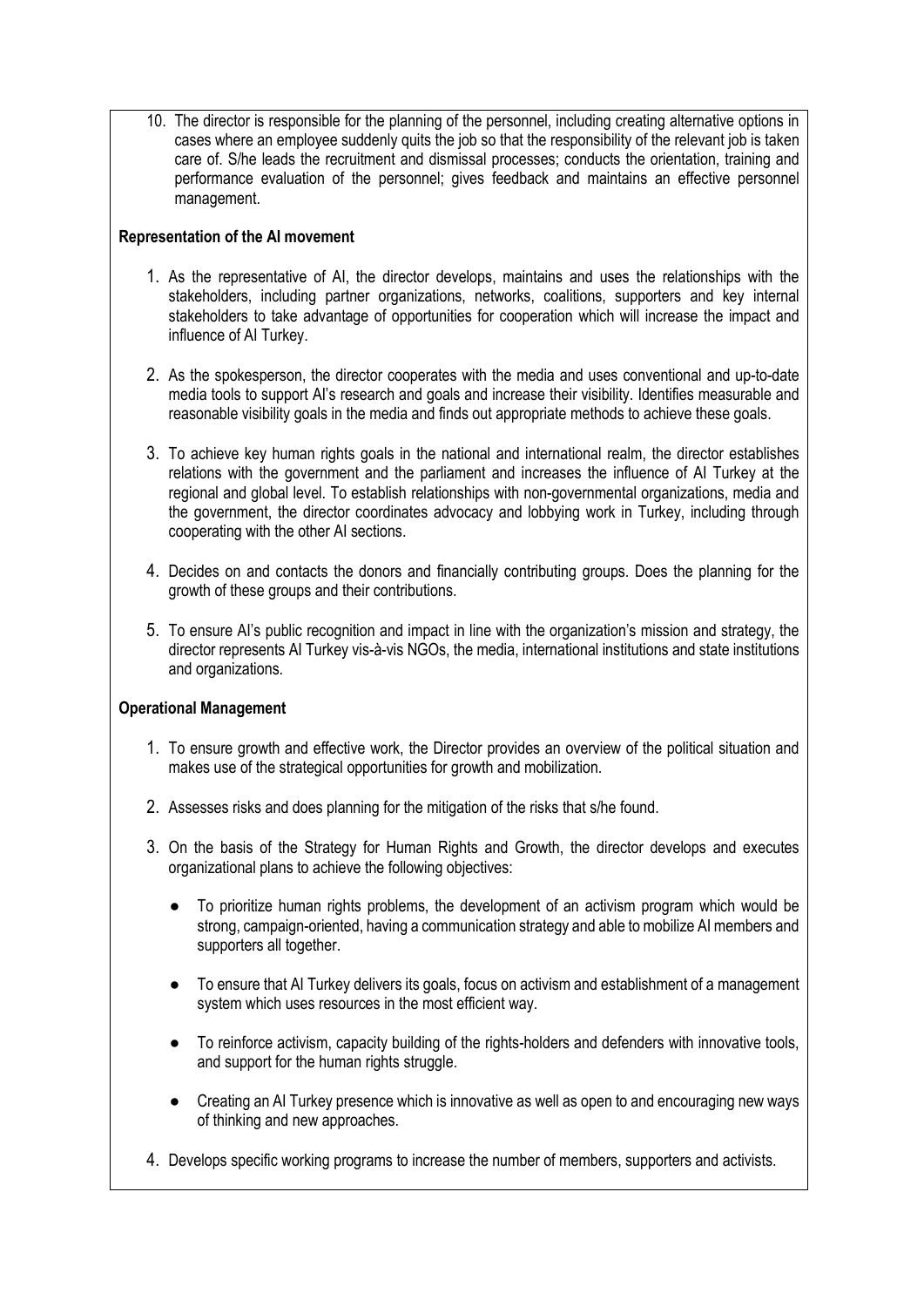- 5. Develops fundraising strategies in collaboration with the Fundraising Manager.
- 6. Creates tools to get members and supporters to know about AI's globally developed human rights policies and encourages the usage of these tools.
- 7. Manages in harmony volunteers and section personnel in order to attain the tangible goals at the national and global levels, which are set in the global strategy in consultation with the Board.

*This Job Description may be amended or added to from time to time. Any amendment, addition, deletion or other change will be done following consultation with the post-holder and will be confirmed in writing.*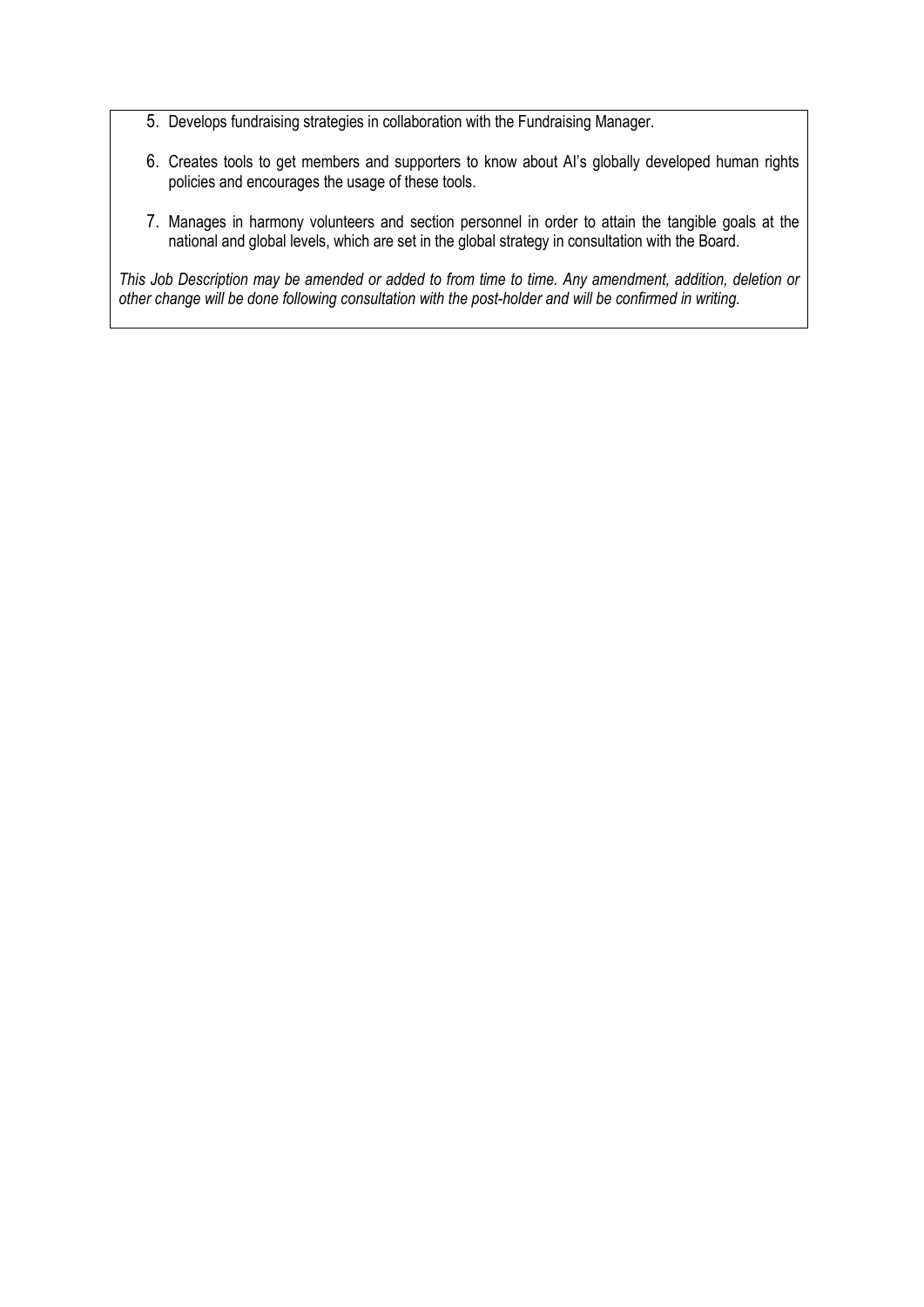| <b>SKILLS AND EXPERIENCE:</b>                                                                                       |                                                                                                                                                                                                                                                                                                                                                                                                                                                                                                                                                                                                                                                                                                                                                                                                                        |
|---------------------------------------------------------------------------------------------------------------------|------------------------------------------------------------------------------------------------------------------------------------------------------------------------------------------------------------------------------------------------------------------------------------------------------------------------------------------------------------------------------------------------------------------------------------------------------------------------------------------------------------------------------------------------------------------------------------------------------------------------------------------------------------------------------------------------------------------------------------------------------------------------------------------------------------------------|
| <b>SKILLS</b>                                                                                                       | <b>Explanation</b>                                                                                                                                                                                                                                                                                                                                                                                                                                                                                                                                                                                                                                                                                                                                                                                                     |
| <b>AND</b>                                                                                                          |                                                                                                                                                                                                                                                                                                                                                                                                                                                                                                                                                                                                                                                                                                                                                                                                                        |
| <b>EXPERIENCE</b>                                                                                                   |                                                                                                                                                                                                                                                                                                                                                                                                                                                                                                                                                                                                                                                                                                                                                                                                                        |
| Knowledge                                                                                                           | 1.<br>Commitment to and substantial knowledge of human rights.<br>2.<br>Competence and knowledge on political, economic, social, historical and<br>cultural trends.<br>3.<br>Knowledge on the civil society movements in the country and the region.<br>Knowledge of Al's global mission and vision.<br>4.<br>Having a perspective on the relationship the developments and changes<br>5.<br>in the area of human rights have with global factors; such as politics,<br>macroeconomics, geopolitics, sociology, social history and economic<br>relations.                                                                                                                                                                                                                                                              |
| <b>Skills</b>                                                                                                       | 1. Excellent written and verbal communication skills,<br>2.<br>Demonstrated people management skills, including the ability to manage<br>complex relationships within the country.<br>3.<br>Advanced reading, writing and speaking skills in English and Turkish.<br>Effective communication skills with the media, donors and state officials,<br>4.<br>Ability to put strategies and policies into action, appropriately examine and<br>5.<br>adapt the plans and think strategically and analytically,<br>Ability to do operational management and organizational planning,<br>6.<br>Strong skills in financial management, excellent skills in organizing and<br>7.<br>management,<br>Ability to look from different perspectives and being open to diverse<br>8.<br>viewpoints,<br>9. Keep up with the schedules, |
| <b>Experience</b>                                                                                                   | 1. Proven record of senior level leadership or board membership such as the<br>Secretary General, CEO or executive director, preferably in an international<br>institution.<br>2. Demonstrated experience of communication with the media and donors.<br>3. Demonstrated experience of effectively lobbying governments and<br>intergovernmental agents for policy change.                                                                                                                                                                                                                                                                                                                                                                                                                                             |
| <b>Qualities</b>                                                                                                    | 1. Ability to do analytical assessments.<br>2. Sound, mature judgement and integrity and understanding of both physical<br>and political security issues<br>3. Awareness of gender equality.<br>4. Self-motivation and assertiveness, ability to work both with teams and<br>autonomously.<br>5. Keen on reporting and bearing responsibilities.<br>6. Having no restriction to travel abroad and within the country.<br>7. Open to innovation and creative.                                                                                                                                                                                                                                                                                                                                                           |
| *At Amnesty International, there is no discrimination on the basis of age, faith, race, ethnic belonging, religious |                                                                                                                                                                                                                                                                                                                                                                                                                                                                                                                                                                                                                                                                                                                                                                                                                        |

belief and philosophical view, sex, gender identity, sexual orientation, gender expression, disability or any such factor. Female candidates are particularly encouraged to apply.